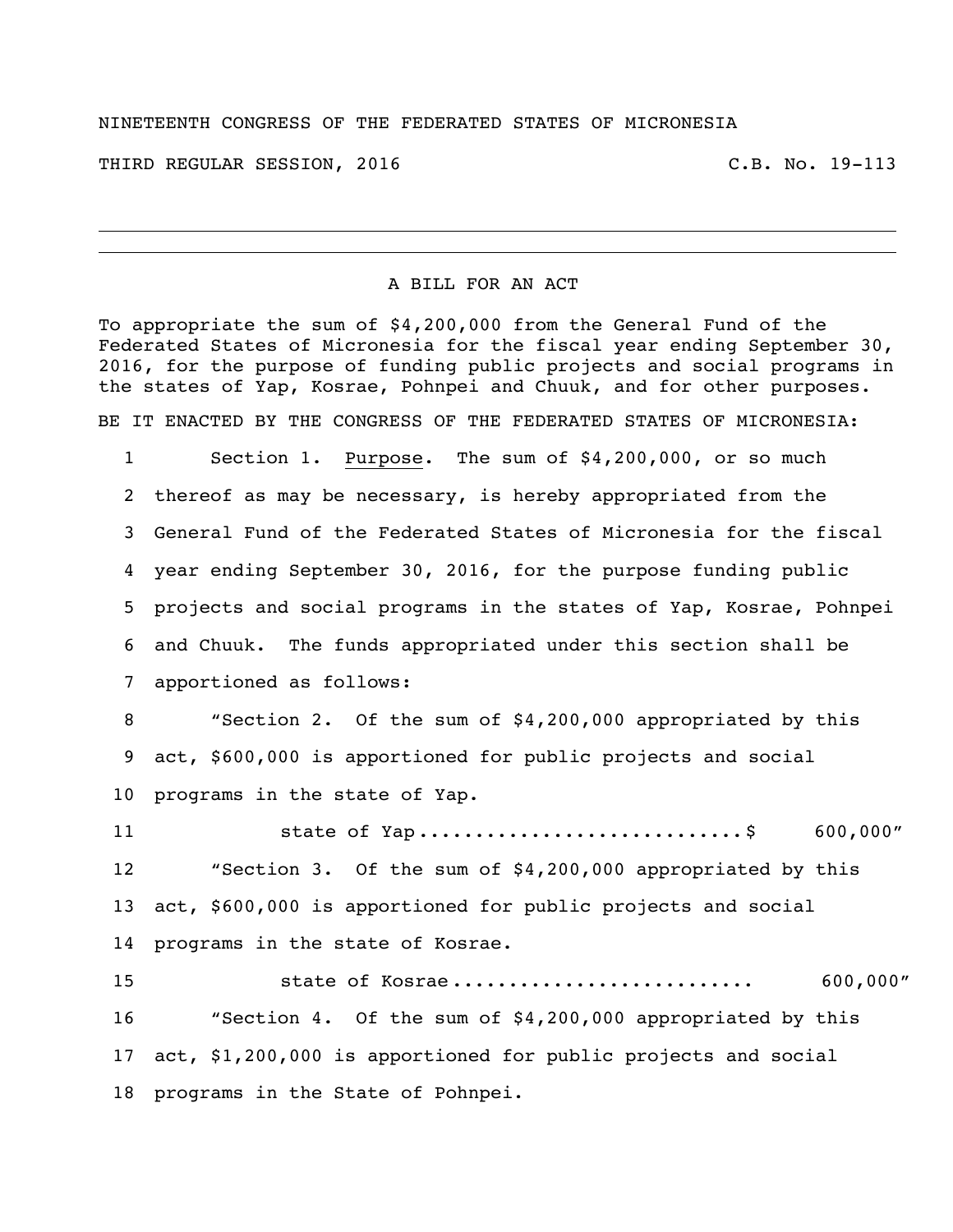| $\mathbf{1}$ | State of Pohnpei\$<br>1,200,000                                  |
|--------------|------------------------------------------------------------------|
| 2            | At-Large<br>300,000<br>(1)                                       |
| 3            | $\ldots$ 300,000<br>Election District No. 1<br>(2)               |
| 4            | Election District No. 2<br>300,000<br>(3)                        |
| 5            | 300,000"<br>Election District No. 3<br>(4)                       |
| 6            | "Section 5. Of the sum of \$4,200,000 appropriated by this       |
| 7            | act, \$1,800,000 is apportioned for public projects and social   |
| 8            | programs in the state of Chuuk.                                  |
| 9            | State of Chuuk\$<br>1,800,000                                    |
| 10           | At-Large<br>300,000<br>(1)                                       |
| 11           | 300,000<br>Election District No. 1<br>(2)                        |
| 12           | Election District No. 2<br>300,000<br>(3)                        |
| 13           | Election District No. 3<br>300,000<br>(4)                        |
| 14           | 300,000<br>Election District No. 4<br>(5)                        |
| 15           | 300,000"<br>Election District No. 5<br>(6)                       |
| 16           | "Section 6. Allotment and management of funds and lapse          |
| 17           | All funds appropriated by this act shall be allotted,<br>date.   |
| 18           | managed, administered and accounted for in accordance with       |
|              | 19 applicable laws, including, but not limited to, the Financial |
| 20           | Management Act of 1979. The allottee shall be responsible for    |
| 21           | ensuring that these funds, or so much thereof as may be          |
| 22           | necessary, are used solely for the purpose specified in this     |
| 23           | act, and that no obligations are incurred in excess of the sum   |
| 24           | appropriated. The allottee of the funds appropriated under       |
| 25           | section 2 of this act shall be the Governor of Yap State.<br>The |